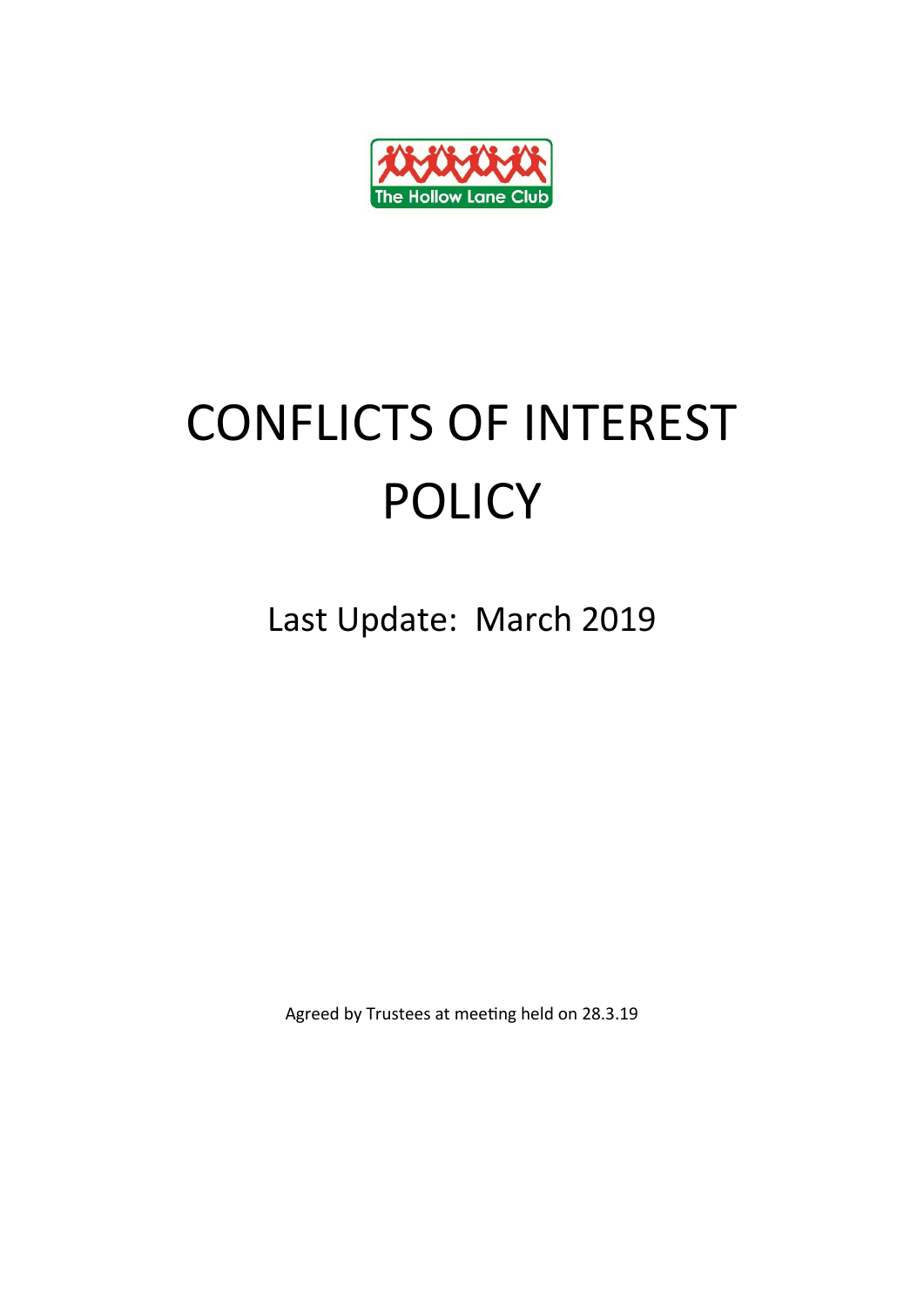All trustees and Managers of Hollow Lane Club and staff attending the Trustee and Management Committee meetings of The Hollow Lane Club will strive to avoid any conflict of interest between the interests of the charity on the one hand, and personal, professional and business interests on the other. This includes avoiding actual conflicts of interest as well as perception of conflicts of interest.

The purpose of this policy is to protect the integrity of the charity's decision making process, to enable our stakeholders to have confidence in our integrity, and to protect the integrity and reputation of trustees and staff.

1. In this policy statement the expression "the charity" means The Hollow Lane Club, "trustees" or "trustee" means the members of the Executive Management Committee of the charity or any one of them, "Managers" refers to anyone in a managerial position at The Hollow Lane Club and "staff" refers to regular staff attendees of the Trustee and Management Committee meetings.

2. A conflict of interest is any situation in which a manager, staff member or trustee`s personal interests, or interests which they owe to another body, and those of the charity arise simultaneously or appear to clash. Conflicts of interest include:

- 2.1. direct financial gain or benefit to a manager, staff member or trustee or another body where they owe interests
- 2.2. indirect financial gain or benefit to a manager, staff member or trustee via a third party (e.g. a family member or another business or body in which the manager, staff member or trustee has an interest)
- 2.3. non-financial gain or advantage to a manager, staff member or trustee or another body where they owe interests
- 2.4. conflict of loyalties, e.g. where a manager, staff member or trustee is a member of another body which provides services to or funding for the charity; a relative of the staff member or trustee is employed by the charity; a manager, staff member or trustee is also a user of services who